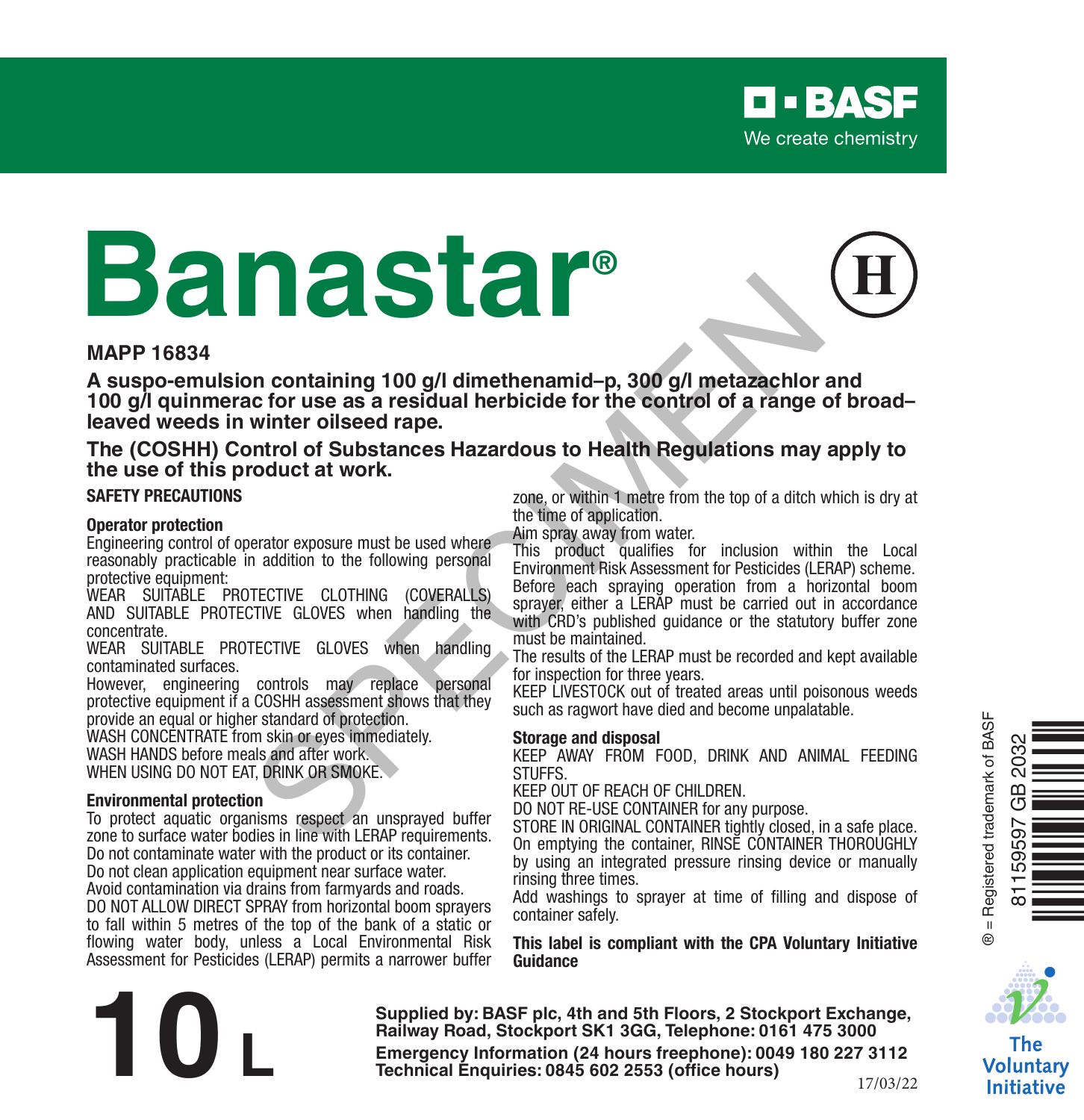| <b>Banastar</b> <sup>®</sup><br>A suspo-emulsion containing 100 g/l dimethenamid-p,<br>300 g/l metazachlor and 100 g/l quinmerac                                                                                                                                                                                                                                                                                                                 |                           |  |  |  |
|--------------------------------------------------------------------------------------------------------------------------------------------------------------------------------------------------------------------------------------------------------------------------------------------------------------------------------------------------------------------------------------------------------------------------------------------------|---------------------------|--|--|--|
| Warning                                                                                                                                                                                                                                                                                                                                                                                                                                          |                           |  |  |  |
| May cause an allergic skin reaction.<br>Suspected of causing cancer.<br>Very toxic to aquatic life with long lasting effects.                                                                                                                                                                                                                                                                                                                    |                           |  |  |  |
| Wear protective gloves/clothing.<br>Do not handle until all safety precautions have been<br>read and understood.<br>IF ON SKIN: Wash with plenty of soap and water.<br>IF exposed or concerned: Get medical advice/attention.<br>Store locked up.<br>Dispose of contents/container to a licensed hazardous-waste<br>disposal contractor or collection site except for empty clean<br>containers which can be disposed of as non-hazardous waste. |                           |  |  |  |
| Contains 1,2-benzisothiazol-3(2H)-one and 2-methylisothiazol-3(2H)-<br>one. May produce an allergic reaction.                                                                                                                                                                                                                                                                                                                                    |                           |  |  |  |
| To avoid risks to human health and the environment, comply with the<br>instructions for use.                                                                                                                                                                                                                                                                                                                                                     |                           |  |  |  |
|                                                                                                                                                                                                                                                                                                                                                                                                                                                  |                           |  |  |  |
| <b>IMPORTANT INFORMATION</b>                                                                                                                                                                                                                                                                                                                                                                                                                     |                           |  |  |  |
| FOR USE ONLY AS AN AGRICULTURAL HERBICIDE                                                                                                                                                                                                                                                                                                                                                                                                        |                           |  |  |  |
| CROPS:                                                                                                                                                                                                                                                                                                                                                                                                                                           | Winter oilseed rape       |  |  |  |
| <b>MAXIMUM INDIVIDUAL DOSE:</b>                                                                                                                                                                                                                                                                                                                                                                                                                  | 2.5   product / ha        |  |  |  |
| <b>MAXIMUM TOTAL DOSE:</b>                                                                                                                                                                                                                                                                                                                                                                                                                       | 2.5   product / ha / crop |  |  |  |

| <b>IMPORTANT INFORMATION</b>              |                                          |  |  |  |
|-------------------------------------------|------------------------------------------|--|--|--|
| FOR USE ONLY AS AN AGRICULTURAL HERBICIDE |                                          |  |  |  |
| CROPS:                                    | Winter oilseed rape                      |  |  |  |
| MAXIMUM INDIVIDUAL DOSE:                  | 2.5   product / ha                       |  |  |  |
| <b>MAXIMUM TOTAL DOSE:</b>                | 2.5   product / ha / crop                |  |  |  |
| LATEST TIME OF APPLICATION:               | Before 7 or more true leaf stage (GS 17) |  |  |  |

### **Other specific restrictions:**

Applications shall be limited to a total dose of not more than 1.0 kg metazachlor /ha in a three year period on the same field.

#### **READ THE LABEL BEFORE USE. USING THIS PRODUCT IN A MANNER THAT IS INCONSISTENT WITH THE LABEL MAY BE AN OFFENCE. FOLLOW THE CODE OF PRACTICE FOR USING PLANT PROTECTION PRODUCTS.**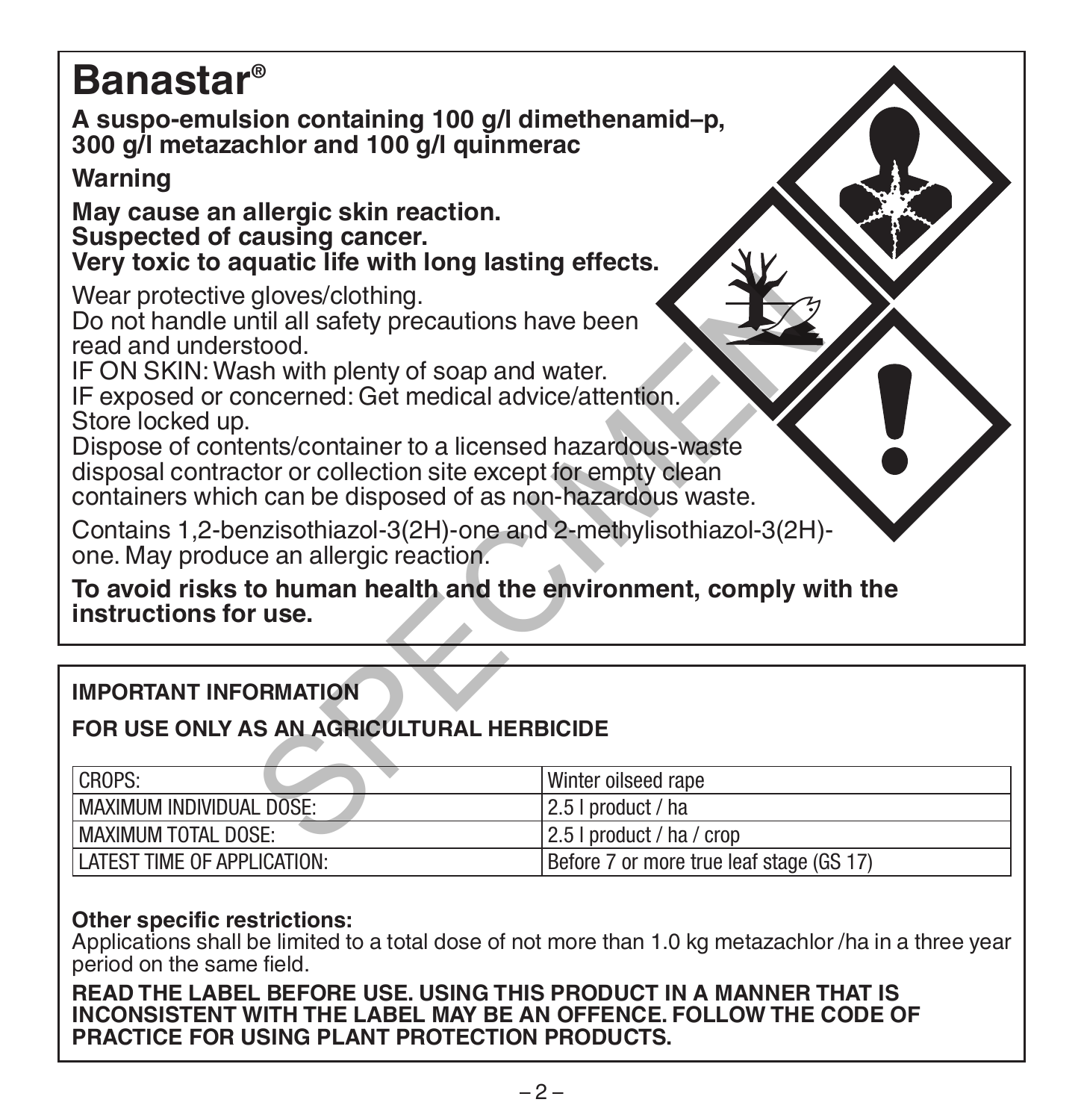# **DIRECTIONS FOR USE**

IMPORTANT: This information is approved as part of the Product Label. All instructions within this section must be read carefully in order to obtain safe and successful use of this product.

Banastar is a residual herbicide that can be used on all varieties of winter oilseed rape for the control of a range of broad–leaved weeds.

#### **Restrictions/Warnings**

When Banastar is applied pre–emergence, it is important for crop safety to ensure physical separation of the herbicide from the seed. Ensure that the seed is well covered with soil to a depth of 15 mm. With direct–drilled crops, harrow across the slits to cover the seed before spraying.

Do not disturb the soil after application.

Do not apply to broadcast crops until the crop has attained the two fully expanded cotyledon growth stage.

#### **Extreme care should be taken to avoid spray drift onto non-crop plants outside the target area.**

Banastar is suitable for use on all soil types as defined by Soil Texture (85) System, except sands and very light soils and soils containing more than 10% organic matter.

Do not apply to stony soils; i.e. stones, flints or chalk readily visible on surface. On brashy and stony soils, Banastar may cause some reduction in crop vigour and/or plant stand.

Do not apply to cloddy seedbeds. Seedbeds must have a fine, firm tilth for optimum weed control. Loose or cloddy seedbeds must be consolidated prior to application.

Do not apply when heavy rain is forecast and do not use on waterlogged soil or soils prone to waterlogging. Crop thinning or reductions in crop vigour can occur if there is very wet weather after application. Where a crop check has occurred, this normally grows out after a few weeks and yields are normally unaffected. The seed. Ensure that the seed is well covered with soli to a<br>harrow across the slits to cover the seed before spraying.<br>bill after application.<br>adcast crops until the crop has attained the two fully expant<br>for use on all

Soil moisture is required for effective weed control via root uptake. Residual control may be reduced under prolonged dry conditions.

Weeds germinating from depth may not be controlled.

Do not apply Banastar to crops suffering from stress, which may be caused, for example, by pests, disease, waterlogging, poor seedbed conditions or previous chemical treatment.

Under frosty conditions a transient scorch may occur.

Care should be taken to avoid overlap of spray swaths.

To reduce the risk of movement of Banastar to water:-

a. On clay soils, create a fine, consolidated seedbed to slow the downward movement of water.

b. Do not apply Banastar to dry soil. Moist soils have fewer and smaller cracks.

c. Do not apply Banastar if heavy rain is forecast, wait until after the event.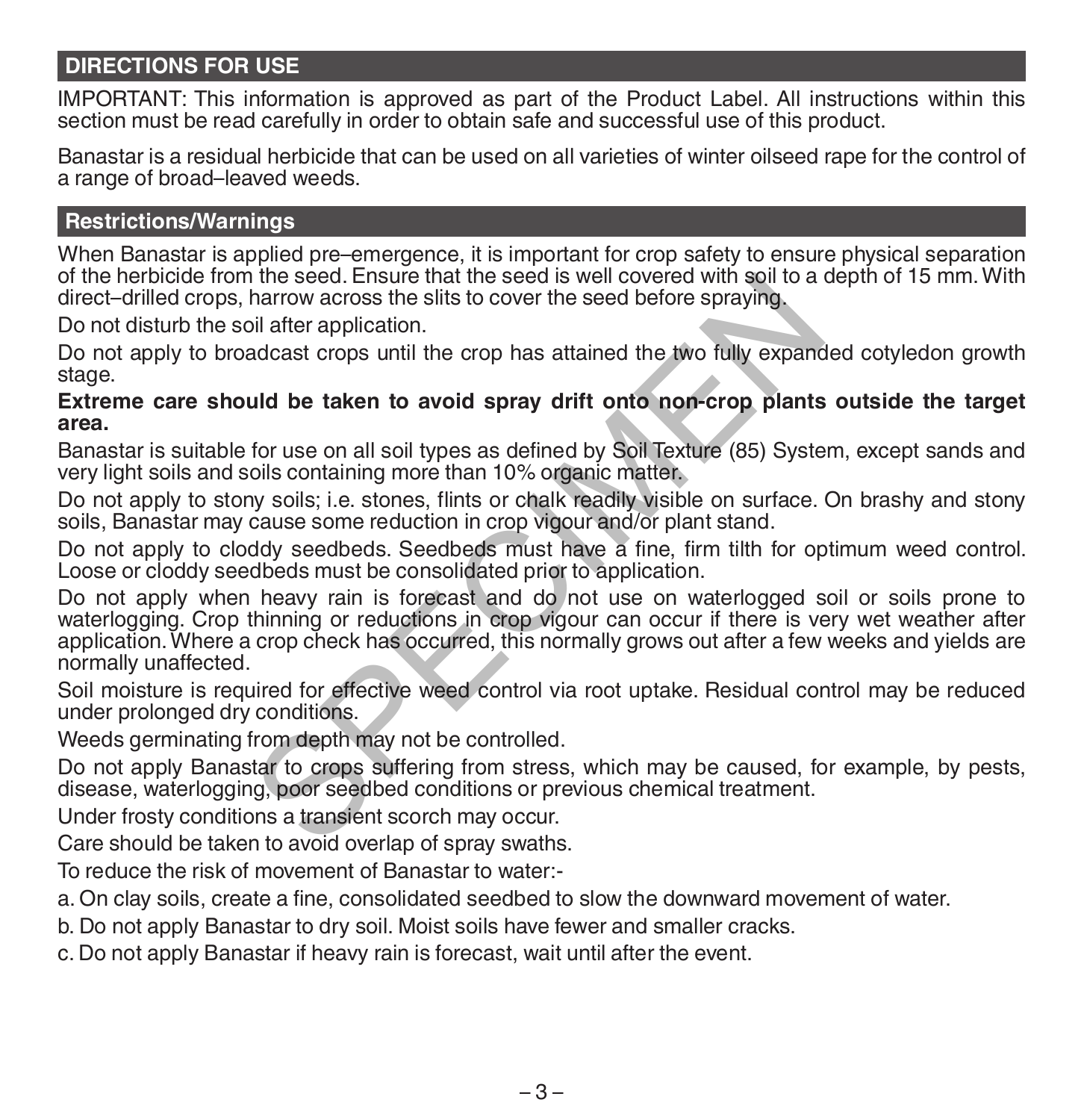# **Weed control**

Banastar is taken up via cotyledons and roots and takes maximum affect before, or shortly after, weed emergence. Optimum results are obtained from applications made to fine, firm and moist seedbeds.

**Susceptibility of weeds to a single application of Banastar.**

|                              | Application pre-emergence of weed<br>$2.5$ $I/ha$ | Application post-emergence of<br>weed<br>$2.5$ I/ha |  |
|------------------------------|---------------------------------------------------|-----------------------------------------------------|--|
|                              | Weed susceptibility rating                        | Maximum susceptible growth stage<br>of weed         |  |
| <b>Weed species</b>          | Rating                                            | Rating                                              |  |
| Chamomile, Corn              | S                                                 | 3 true lvs                                          |  |
| Chickweed, Common            | S                                                 | 3 true lvs                                          |  |
| Cleavers                     | S                                                 | 2 Whorls                                            |  |
| Crane's-bill, Cut-leaved     | S                                                 | Cotyledon                                           |  |
| Crane's-bill, Dove's-foot    | S                                                 | 2 true lvs (MS)                                     |  |
| Crane's-bill, Round-leaved   | S                                                 | Cotyledon                                           |  |
| Crane's-bill, Small-flowered | S                                                 |                                                     |  |
| Cress, Thale                 | <b>MS</b>                                         | 2 true lvs (MR)                                     |  |
| Dead-nettle, Red             | S.                                                | Cotyledon (MS)                                      |  |
| Fat-hen (Autumn Germinating) | S                                                 | 1 true leaf                                         |  |
| Forget-me-not, Field         | S                                                 | Pre-em                                              |  |
| Fumitory, Common             | <b>MR</b>                                         | 1 true leaf (MR)                                    |  |
| Groundsel                    | S                                                 |                                                     |  |
| Mayweed, Scented             | S                                                 | 4 true lvs                                          |  |
| Mayweed, Scentless           | S                                                 | 4 true lvs                                          |  |
| Pansy, Field                 | <b>MR</b>                                         | 2 true lvs (MR)                                     |  |
| Poppy, Common                | S                                                 | 3 true lvs                                          |  |
| Shepherd's-purse             | S                                                 | 2 true leaf (MR)                                    |  |
| Speedwell, Common Field      | S                                                 | 2 true lvs                                          |  |
| Speedwell, lvy-leaved        | S                                                 |                                                     |  |

# **Key**

S Susceptible MS Moderately Susceptible MR Moderately Resistant R Resistant Pre-em Pre-emergence of weed - No information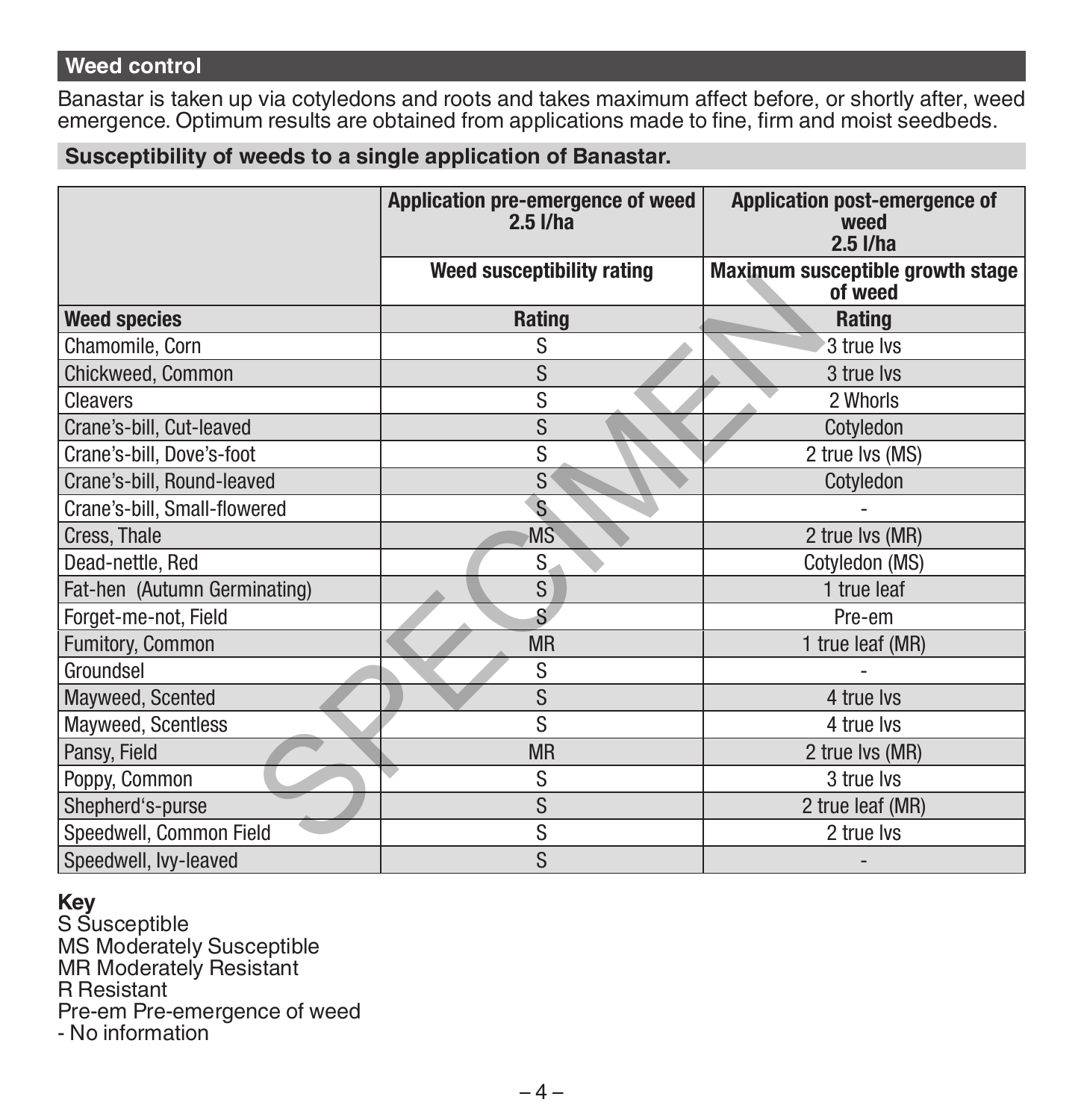| <b>Resistance Management</b> |    |                   |
|------------------------------|----|-------------------|
| <b>GROUD</b>                 | 15 | <b>HERBICIDES</b> |

Strains of some annual grasses (e.g. black-grass, wild-oats, and Italian rye-grass) have developed resistance to herbicides, which may lead to poor control. A strategy for preventing and managing such resistance should be adopted. Guidelines have been produced by the Weed Resistance Action Group (WRAG) and copies are available from the HGCA, CPA, your distributor, crop adviser or product manufacturer.

Repeated use of herbicides with the same mode of action can increase the risk of strains of weeds developing resistance to these compounds, leading to poor control. In order to minimise the risk, a strategy for preventing and managing such resistance should be adopted. Use products with different modes of action and from different chemical groups in sequence or tank-mix, in conjunction with effective cropping rotation and cultivation techniques. In all cases the recommended rate of use should be adhered to. Follow WRAG quidelines. Exerces with the case of the compounds, leading to poor control. In order to<br>the to these compounds, leading to poor control. In order to<br>mg and managing such resistance should be adopted. Use p<br>d from different chemical g

# **Key elements of the resistance management strategy for Banastar:**

- 
- Maximise the use of cultural control measures wherever possible (e.g. crop rotation, ploughing, stale seedbeds. delayed drilling, etc).
- Use tank mixes or sequences of effective herbicides with different modes of action within individual crops, or successive crops.
- For the control of herbicide resistant grass weeds, always use Banastar in sequence with other effective graminicides with different modes of action.
- Monitor fields regularly and investigate the reasons for any poor control.

### **Crop Specific Information**

Banastar can be used on all varieties of winter oilseed rape.

#### **Time of application**

Banastar may be applied pre– or post–emergence of the crop before 7 or more true leaf stage (GS 17). For optimum activity application must be pre–emergence or early post-emergence of the weeds

### **Extreme care must be taken to avoid spray drift onto non-crop plants outside the target area.**

#### **Pre-crop emergence** applications:-

- should be made before the crop seed chits, which in optimum conditions may occur within 48 hours of drilling.
- should only be made on medium and heavy soils (as defined by the ADAS Soil Texture (85) System).

DO NOT USE Banastar pre-crop emergence when any of the following conditions apply:-

- When crop has been broadcast.
- The crop seed has started to germinate (i.e. 48 hours after drilling)
- Seed is not covered with 15 mm of soil:
- When heavy rain is forecast;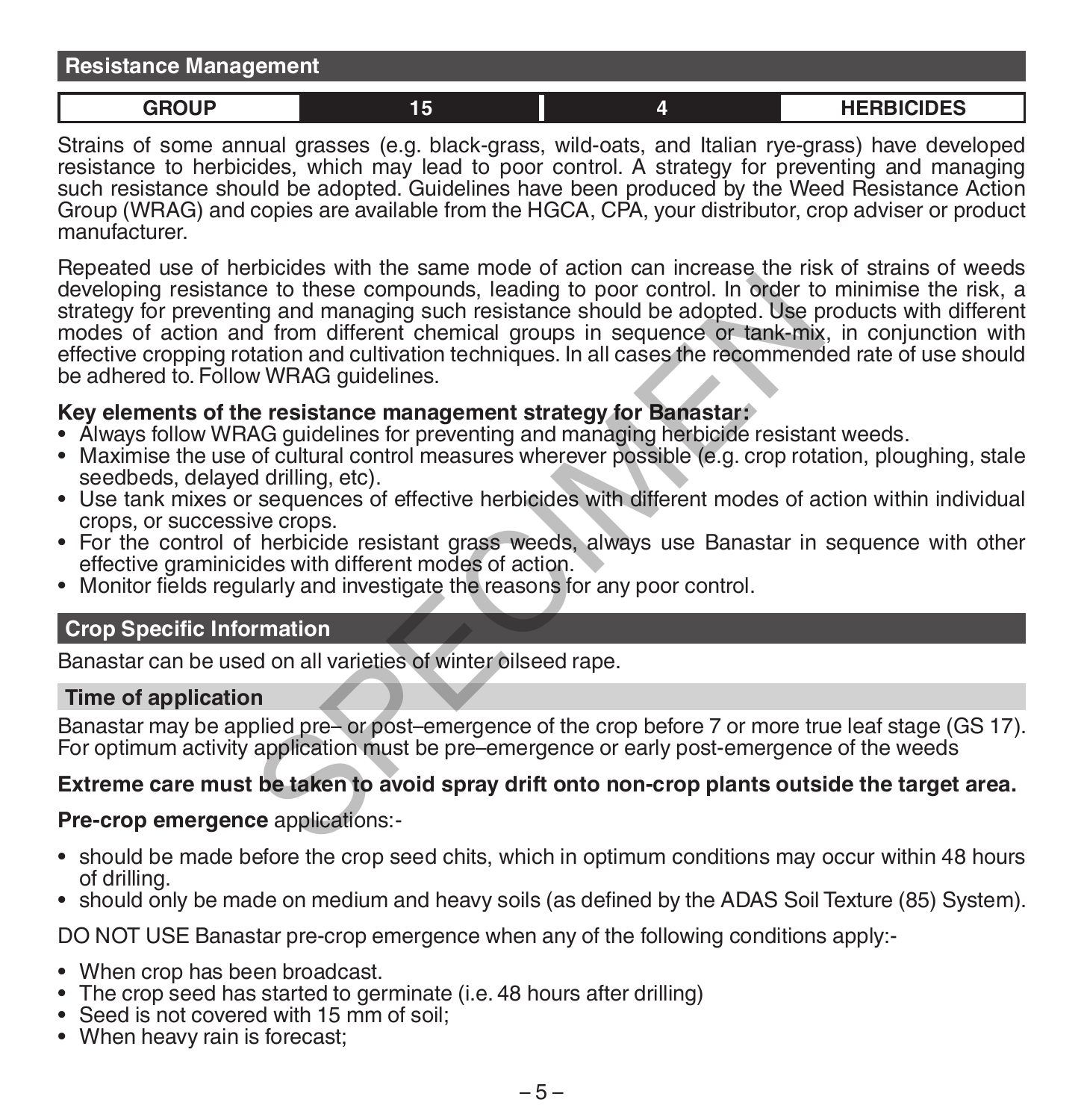- Dry, cloddy or open seedbeds;
- Late drilled crops as a guide these are crops drilled later than the first week in September in Northern England and Scotland and later than mid-September in the rest of the UK;
- Stony soils, i.e. stones, flints or chalk are readily visible on the soil surface.

**Post–crop emergence** applications can be made in the following circumstances:

- When the majority of the crop has two fully expanded cotyledons and up to the sixth true leaf growth
- 
- 
- 
- On light, medium and heavy soils (as defined by the ADAS Soil Texture (85) System);<br>• When seedbed conditions are not ideal for pre-emergence use;<br>• When seedbed conditions are not ideal for pre-emergence use;<br>• To light
- When late-drilled crops are to be treated.

### **Rate of application**

Apply Banastar at 2.5 litres per hectare.

### **Following Crops**

### **Following crops after normally harvested winter oilseed rape**

Any crop can follow normally harvested winter oilseed rape treated with Banastar. Ploughing is not essential before sowing a following cereal crop, but is required for all other crops. not covered with 15 mm of soil (as with broadcast crops);<br>shy or gravely soils, particularly if heavy rainfall was forecast for<br>props are to be treated.<br><br>n<br>5 litres per hectare.<br><br>in the normally harvested winter oilseed ra

#### **Re-drilling due to crop failure**

In the event of crop failure, the following crops may be sown after cultivating to a depth of at least 15 cm:

**Re-drilling the same autumn:** Winter wheat (excluding durum), winter oilseed rape

**Re-drilling the following spring:** Re-drilling the following spring: Cereals (excluding durum wheat), spring oilseed rape, peas and field beans, sugar beet and maize

# **Mixing and Application**

### **Mixing**

Never prepare more spray solution than is required.

Fill the spray tank three quarters full with water and start the agitation.

To ensure thorough mixing of the product, invert the container several times before opening.

Add the required quantity of Banastar to the spray tank while re-circulating.

Fill up the tank with water and continue agitation until spraying is completed.

On emptying the product container, rinse container thoroughly by using an integrated pressure rinsing device or manually rinsing three times.

Add washings to sprayer at time of filling and dispose of container safely.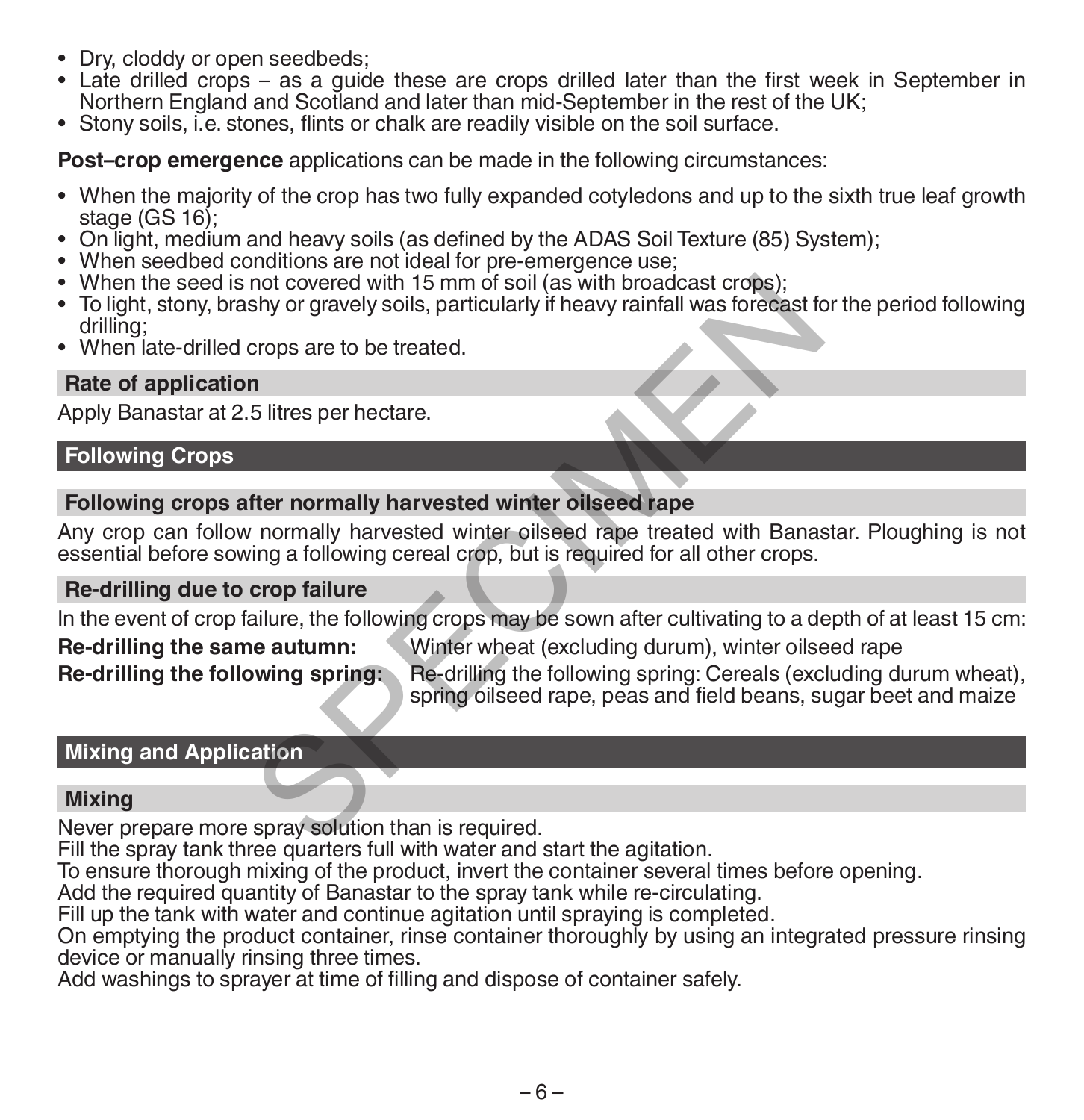# **Application**

Apply Banastar in 100–300 l/ha water volume as a MEDIUM spray as defined by BCPC.

To ensure optimum spray coverage and minimize spray drift, adjust the spray boom to the appropriate height above the crop, according to guidance provided by the sprayer and/or nozzle manufacture.

#### **Tank cleaning**

Wash sprayer thoroughly immediately after use, using clean water and following the sprayer cleaning guidance provided by the equipment manufacturer.

# **COMPANY ADVISORY INFORMATION**

This section is not part of the Product Label under Regulation (EC) No 1107/2009 and provides additional advice on product use.

#### **Water Protection:**

This product contains **metazachlor and quinmerac,** plus dimethenamid-p**,** and is therefore included in the "**OSR Herbicides? Think Water**" stewardship campaign. DRY INFORMATION<br>part of the Product Label under Regulation (EC) No 110<br>product use.<br>alims metazachlor and quimmerac, plus dimethenamid-p,<br>cluded in the "OSR Herbicides? Think Water" stewardship<br>pped the wHen2gO smart tool

BASF have developed the **wHen2gO** smart tool for water stewardship. To download **wHen2gO** please see www.agricentre.basf.co.uk.

Following the guidance of **wHen2gO** will help to reduce the risk to water. Alternatively, the following closed periods for application apply:

- Avoid use of **metazachlor** or **quinmerac** after 30th September and do not use after 15th October.
- In high risk areas (drained fields in Safeguard Zones) do not use **metazachlor** or **quinmerac** after 30th September.

For further information, see www.agricentre.basf.co.uk and

www.osrherbicides.org.uk or telephone BASF on 0845 602 2553.

# **Trade Mark Acknowledgments**

None listed

### **The following does not form part of the authorised label text.**

With many products there is a general risk of resistance developing to the active ingredients. For this reason a change in activity cannot be ruled out. It is generally impossible to predict with certainty how resistance may develop because there are so many crop and use connected ways of influencing this. We therefore have to exclude liability for damage or loss attributable to any such resistance that may develop. To help minimise any loss in activity the BASF recommended rate should in all events be adhered to.

Numerous, particularly regional or regionally attributable, factors can influence the activity of the product. Examples include weather and soil conditions, crop plant varieties, crop rotation, treatment times, application amounts, admixture with other products, appearance of organisms resistant to active ingredients and spraying techniques. Under particular conditions a change in activity or damage to

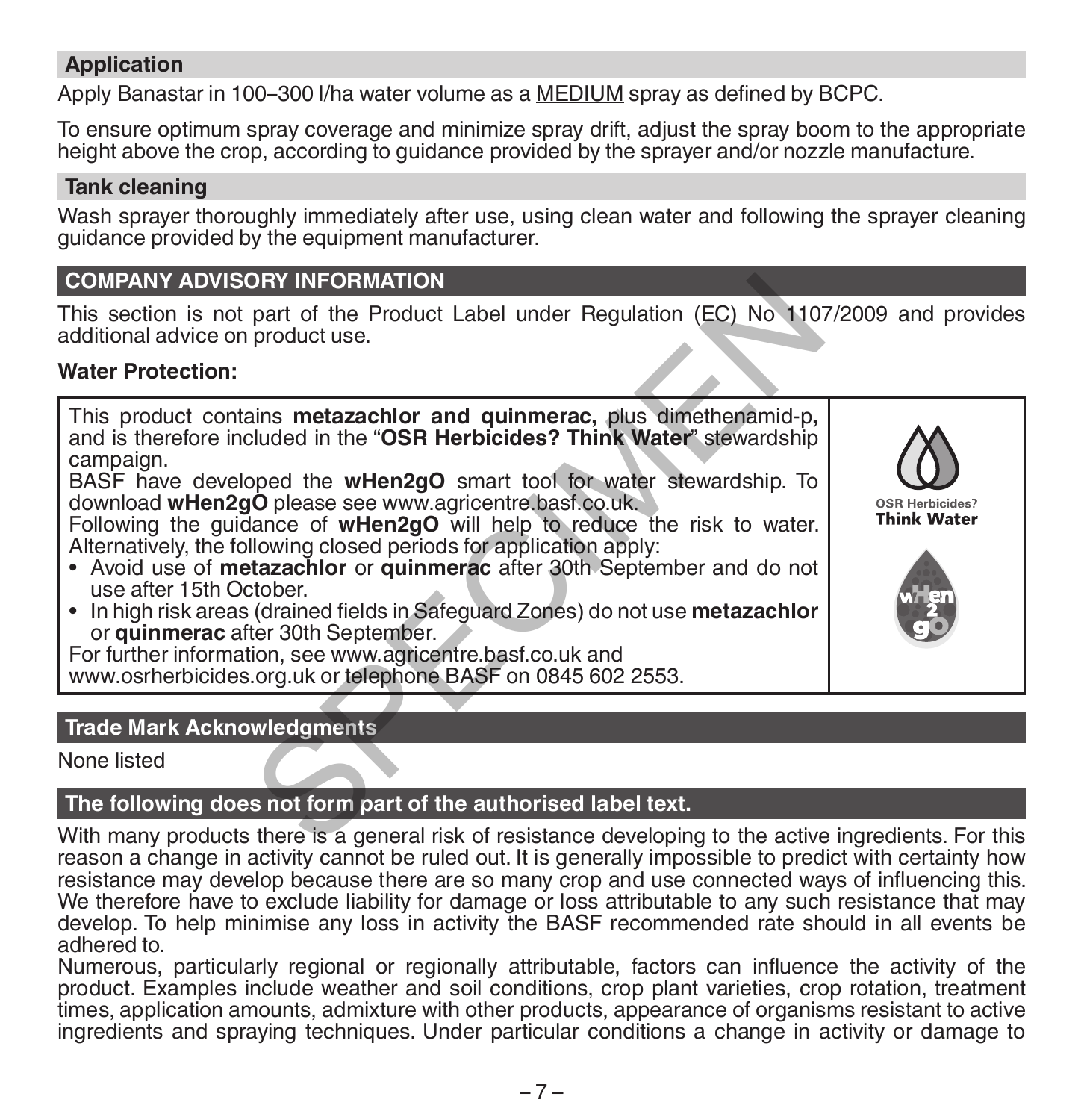plants cannot be ruled out. The manufacturer or supplier is therefore unable to accept any liability in such circumstances. All goods supplied by us are of high grade and we believe them to be suitable, but as we cannot exercise control over their mixing or use or the weather conditions during and after application, which may affect the performance of the material, all conditions and warranties, statutory or otherwise, as to the quality or fitness for any purpose of our goods are excluded and no responsibility will be accepted by us for any damage or injury whatsoever arising from their storage, handling, application or use; but nothing should be deemed to exclude or restrict any liability upon us which cannot be excluded or restricted under the provisions of the Unfair Contract Terms Act 1977 or any similar applicable law.

### **Section 6 of the Health and Safety at Work Act**

#### **Additional Product Safety Information**

The product label provides information on a specific pesticidal use of the product; do not use otherwise, unless you have assessed any potential hazard involved, the safety measures required and that the particular use has "off-label" approval or is otherwise permitted under the Plant Protection Product Regulations (EC) No 1107/2009. early and Safety at Work Act<br>
at Safety Information<br>
covides information on a specific pesticidal use of the product;<br>
sessed any potential hazard involved, the safety measures<br>
of Habel is based on the best available info

The information on this label is based on the best available information including data from test results.

#### **Safety Data Sheet**

To access the Safety Data Sheet for this product scan the QR code or use the weblink below:



agricentre.basf.co.uk/Banastar/MSDS

Alternatively, contact your supplier.